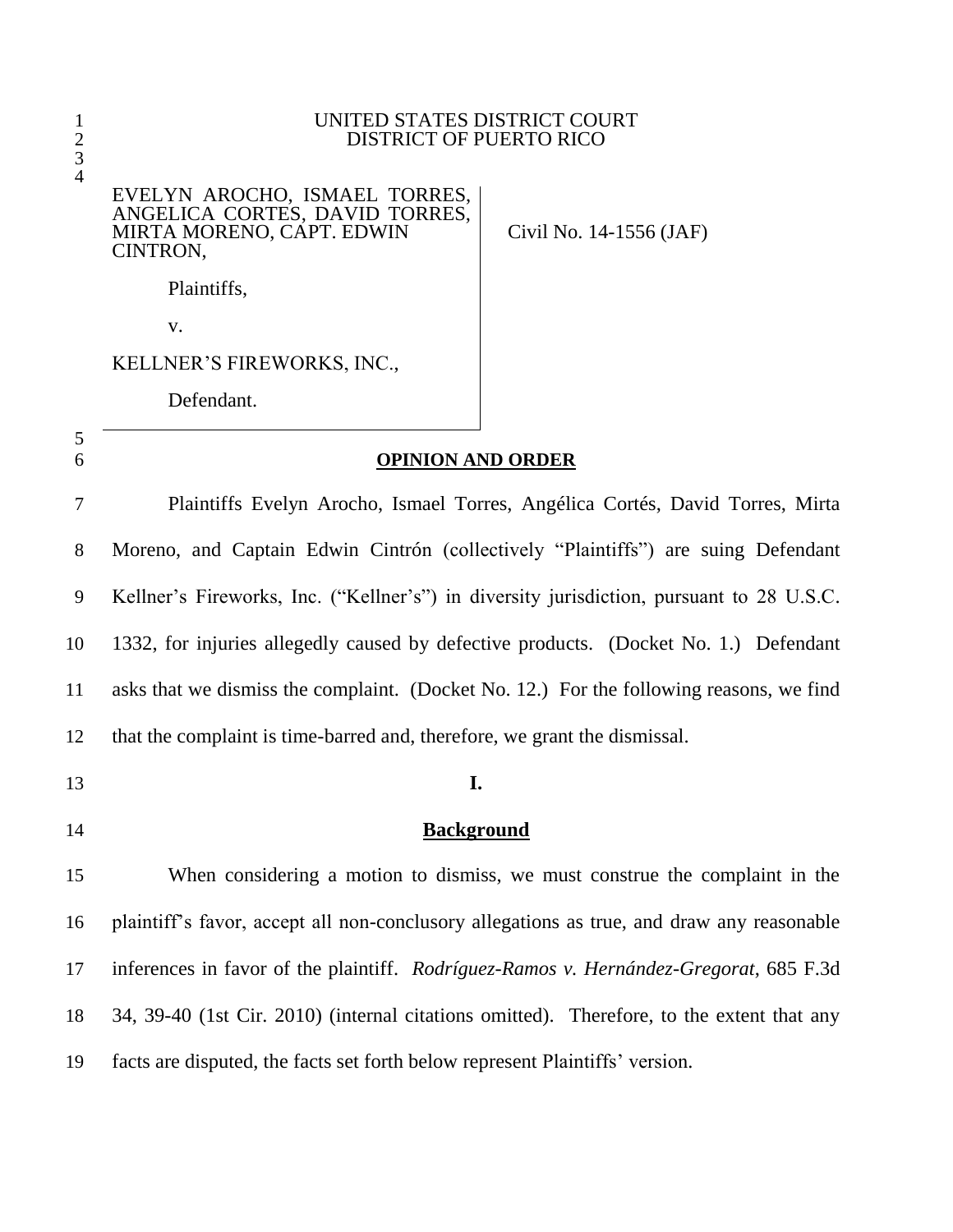### Civil No.  $14-1556$  (JAF)  $-2-$

 Plaintiffs attended a party on December 28, 2011, in Rancho Grande, San Sebastían, Puerto Rico, at the home of Luis Torres-Rivera and his wife Blanca Ríos. As part of the festivities, the Torres family hired Cortés International Fireworks to perform a fireworks display. Cortés International Fireworks provided a pyrotechnician, Eliud González, to perform the fireworks display, and provided aerial fireworks manufactured and/or distributed by Kellner's. The first firework ascended into the air and exploded as expected. The second firework ascended into the air but did not detonate until it returned to land. When it exploded near the ground, the party guests panicked and ran away. Some guests tripped and fell, and some guests trampled other guests. The explosion allegedly burned some guests and deafened other party guests to various degrees, with some guests bleeding from the ears. Allegedly, the plaintiffs have permanent emotional damage from the experience. (Docket No. 1 at 3-4.)

 Evelyn Arocho was taken to the Emergency Room for treatment for burns and a cut to her left ankle. She continued medical treatment for damage to her skin and hearing, and she received psychiatric treatment after the event. Her husband, Ismael Torres, alleges that he suffered emotional damages from the fireworks and from his wife's medical and emotional treatment. (Docket No. 1 at 4.) Angelica Cortés was taken to the Emergency Room for burns and for damage to her skin and right hand. She was diagnosed with a non-displaced fracture of the fourth metacarpal and her right arm was bandaged. She broke her glasses. After the event, she had her eyesight and hearing examined and replaced her glasses. She alleges that she suffered great pain in her right hand and received approximately twenty-four physical therapies to regain movement of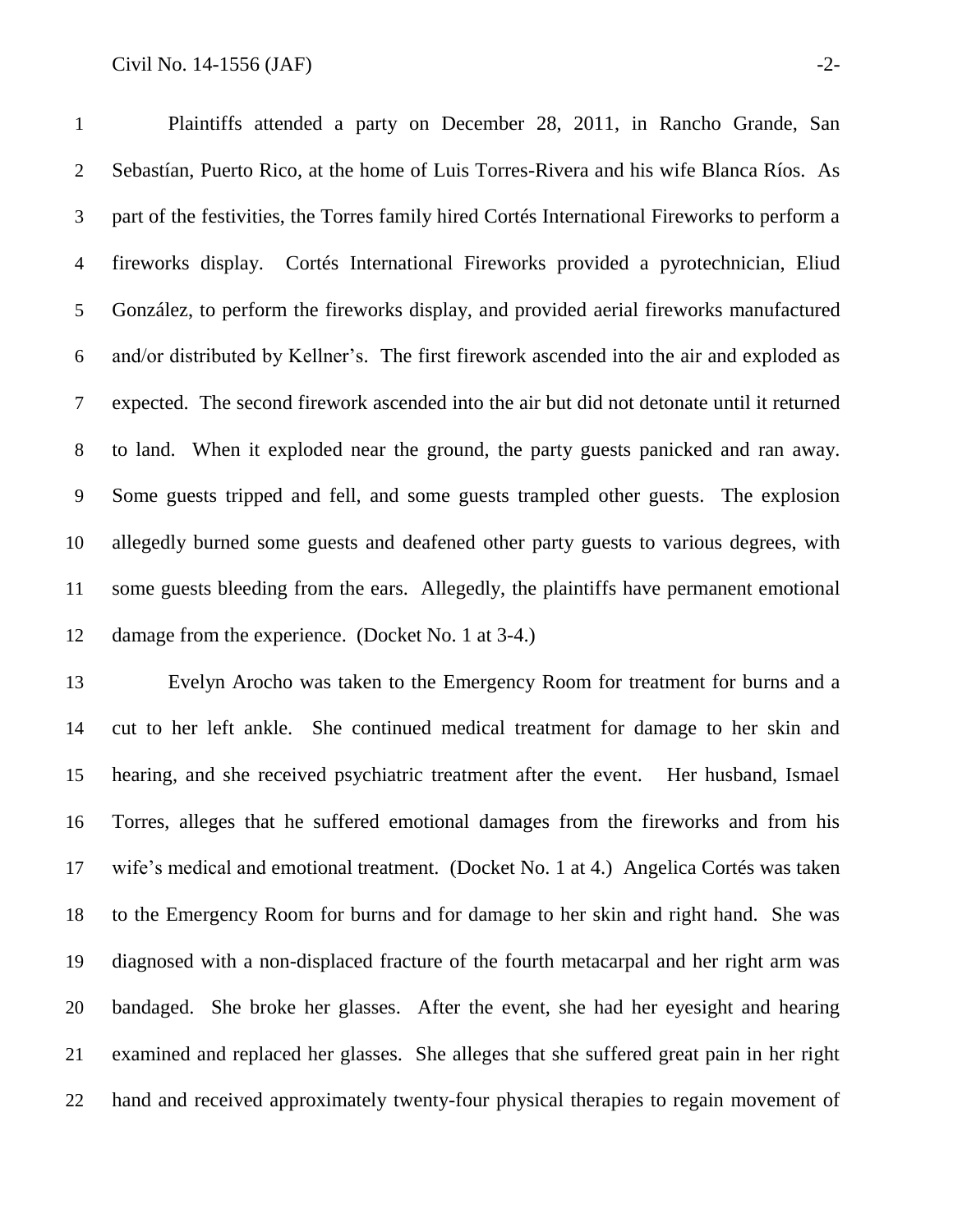### Civil No.  $14-1556$  (JAF)  $-3-$

| $\mathbf{1}$   | She was allegedly diagnosed with Post-Traumatic Stress Disorder. Her<br>her hand.                                    |
|----------------|----------------------------------------------------------------------------------------------------------------------|
| 2              | husband, David Torres, allegedly suffered emotional damages from the fireworks                                       |
| 3              | explosion and from his wife's medical and emotional treatment. (Docket No. 1 at 4-5.)                                |
| $\overline{4}$ | Mirta Moreno was taken to the Emergency Room for treatment for burns and abrasions.                                  |
| 5              | She had her eyesight tested because she allegedly saw flashes through her right eye. She                             |
| 6              | also had her hearing checked after allegedly experiencing problems. Her husband, Edwin                               |
| $\tau$         | Cintrón, allegedly bled from his left ear after the incident and had an episode of elevated                          |
| $8\phantom{.}$ | blood pressure. Edwin Cintrón alleges that after the incident, he continued to have                                  |
| 9              | uncontrolled blood pressure and a perforated eardrum. (Docket No. 1 at 5.)                                           |
| 10             | On March 13, 2012, Evelyn Arocho, Ismael Torres, Angelica Cortés, David                                              |
| 11             | Torres, and Mirta Moreno wrote letters to Prime Insurance, the company that insures                                  |
| 12             | Cortés International Fireworks, asserting their claims from this incident.<br>(Docket)                               |
| 13             | Nos. 16-1, 16-2, 16-3.) The letters state that,                                                                      |
| 14<br>15       | this accident was due solely to the fault and negligence of<br>Cortes International Eireworks and/or their employees |

 Cortes International Fireworks and/or their employees, because of a careless and irresponsible not control and/or safely handled the aforementioned explosions of fireworks, causing an explosion early, and create a condition unduly hazardous to the safety of persons who were at the residence of Mr. Luis Torres Rivera and Mrs. Blanca Rios, which was 21 the direct cause of the accident that motivates this claim. 

(Docket Nos. 16-1 at 2; 16-2 at 2; 16-3 at 2) (sic). On October 19, 2012, Edwin Cintrón

similarly wrote to the insurer for Cortés International Fireworks asserting a claim for the

December 28, 2011, incident. (Docket No. 16-4.)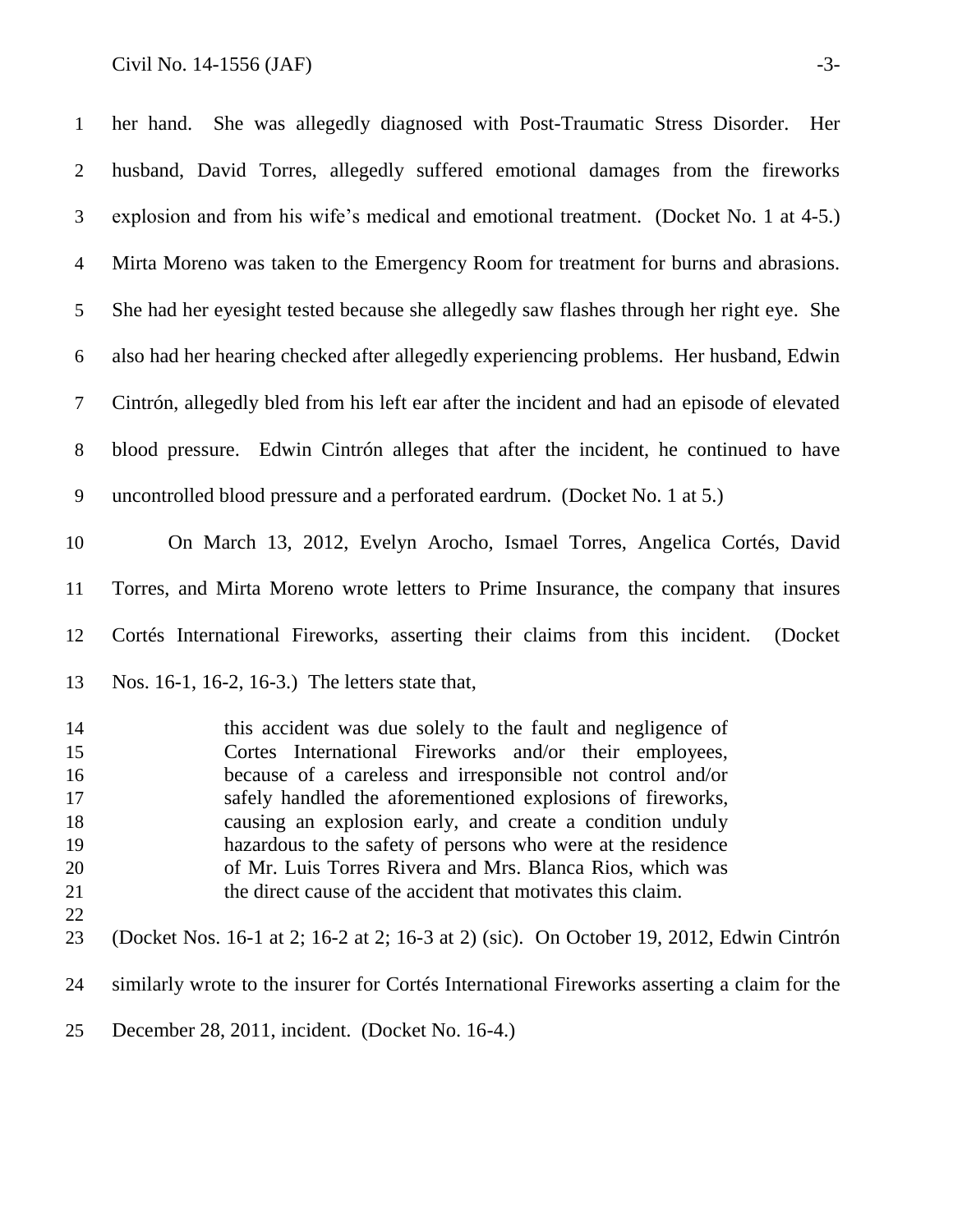$Civil No. 14-1556 (JAF)$   $-4-$ 

 On February 20, 2013, Prime Insurance wrote to Kellner's "to inform you of a bodily injury claim which has been filed against our insured's commercial general liability policy" and to "ask that you put your commercial general liability carrier on notice of this claim." (Docket No. 12-2.)

 On April 18, 2013, Evelyn Arocho, Ismael Torres, Angelica Cortés, David Torres, Mirta Moreno, and Edwin Cintrón wrote their first letters to Kellner's alerting Kellner's of their claims. (Docket No. 12-1.) On August 5, 2013, Crawford & Company, the insurer for Kellner's, wrote that they had concluded their investigation of the claim and found no evidence that the fireworks used were defective or that the alleged injuries were caused by a manufacturing defect or product malfunction. They wrote that "Due to this reason, our principals have decided to deny the claim based on lack of evidence to the effect," and that, unless evidence was presented within the applicable statute of limitations, "our file will remain closed." (Docket No. 16-5.) On January 27, 2014, a representative from Crawford & Company wrote to the attorney for Plaintiffs, stating that they believed that the liability for the accident fell on Cortés due to the mishandling of 16 the fireworks at the time they were detonated. (Docket No.  $16-6$ .)<sup>1</sup> The January 27 letter, without accepting liability, offered to pay one-hundred twenty-five dollars (\$125) for each claimant, for a total of five-hundred dollars (\$500). (Docket No. 16-6.)

 $\overline{a}$ 

 On July 14, 2014, Plaintiffs filed a federal complaint against Kellner's. (Docket No. 1.) On November 18, 2014, Kellner's filed the instant motion to dismiss. (Docket

<sup>&</sup>lt;sup>1</sup> Plaintiffs failed to submit an English translation of this document and we ordered the court-certified interpreters to prepare a translation of the same. (Docket No. 16-7.) The court assesses the cost of the court-ordered translation against Plaintiffs and **ORDERS** them to pay the amount of \$210.00, in a check payable to the Clerk, U.S. District Court, to be deposited in the court's registry **within the next twenty (20) days**.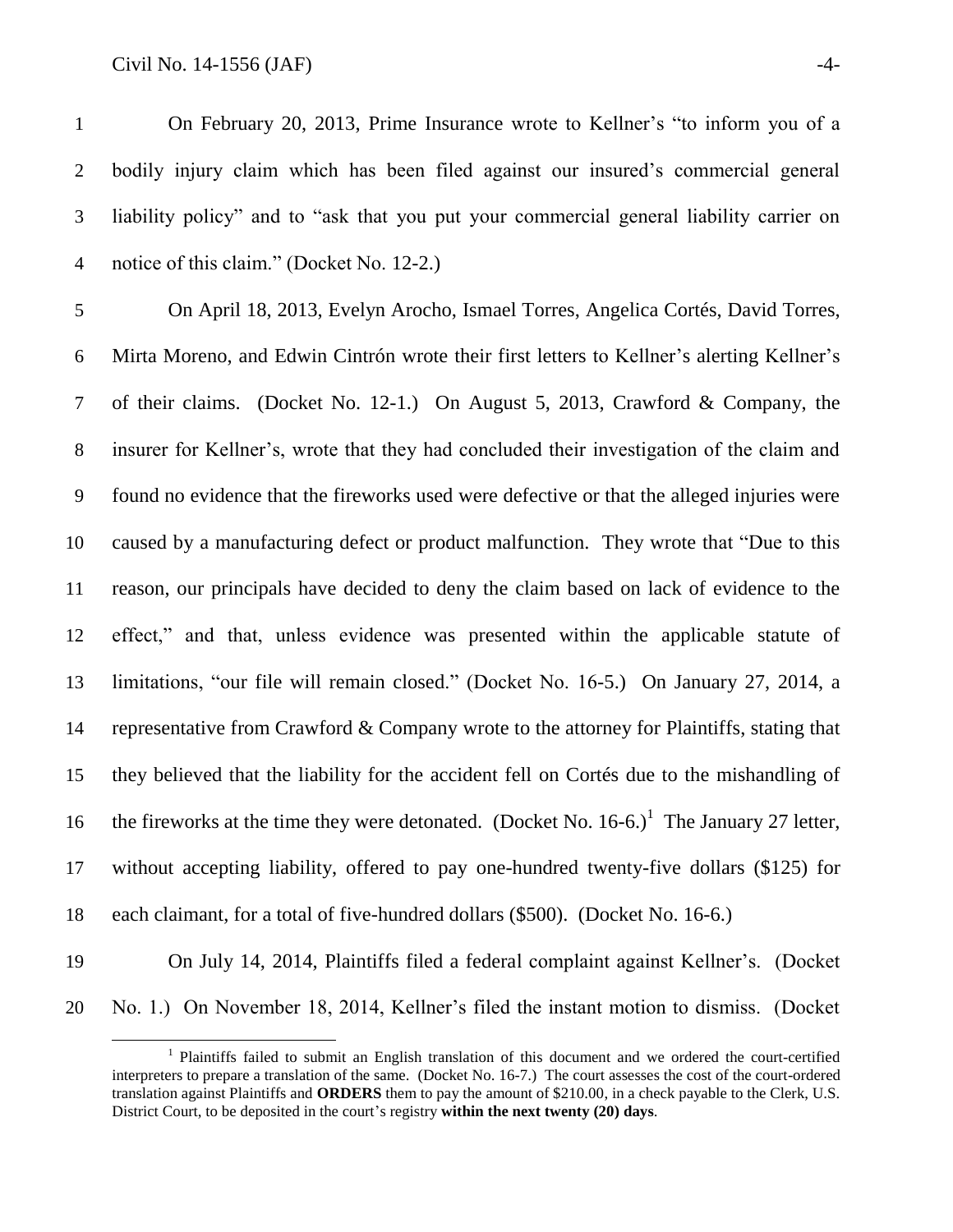$\overline{a}$ 

| $\mathbf{1}$ | No. 12.) On December 5, 2014, Plaintiffs replied in opposition. (Docket No. 16.)                 |
|--------------|--------------------------------------------------------------------------------------------------|
| 2            | Kellner's replied on December 11, 2014. (Docket No. 21.)                                         |
| 3            | II.                                                                                              |
| 4            | <b>Time Bar</b>                                                                                  |
| 5            | As a federal court sitting in diversity, we apply the local laws of Puerto Rico,                 |
| 6            | including "Puerto Rico's statute of limitations, as well as the concomitant tolling              |
| 7            | provisions of those statutes." Montalvo v. Gonzalez-Amparo, 587 F.3d 43, 46 (1st Cir.            |
| 8            | 2009). Under Puerto Rico law, an action demanding civil liability for injuries stemming          |
| 9            | from fault or negligence must be filed no later than one year after the aggrieved person         |
| 10           | knew of the injury. 31 L.P.R.A. § 5298. In this case, the accident occurred on                   |
| 11           | December 28, 2011, and Plaintiffs sought medical treatment for their injuries that night.        |
| 12           | (Docket No. 1 at 3-5.) Therefore, the statute of limitations expired December 28, 2012,          |
| 13           | long before the complaint was filed on July 14, 2014. (See Docket No. 1.)                        |
| 14           | Plaintiffs argue that the statute of limitations was properly tolled. (Docket No. 1.             |
| 15           | at 5.) Pursuant to Article 1873 of the Puerto Rico Civil Code, a plaintiff can interrupt the     |
| 16           | prescriptive period in one of three ways: (1) by instituting an action "before the courts,"      |
| 17           | (2) "by extrajudicial claim of the creditor," or $(3)$ "by any act of acknowledgment of the      |
| 18           | debt by the debtor." Tokyo Marine and Fire Ins. Co. Ltd. v. Perez & Cia., De Puerto              |
| 19           | <i>Rico, Inc.</i> 142 F.3d 1, 4 (1st Cir. 1998) (quoting P.R. Laws Ann. Tit. 31 § 5303 (official |
| 20           | translation 1991)). $^{2}$                                                                       |

 We note that although the English translation of the Puerto Rico Laws uses the terms "creditor" and "debtor," the laws refer to general tortfeasors and victims, not only to those disputing contracts.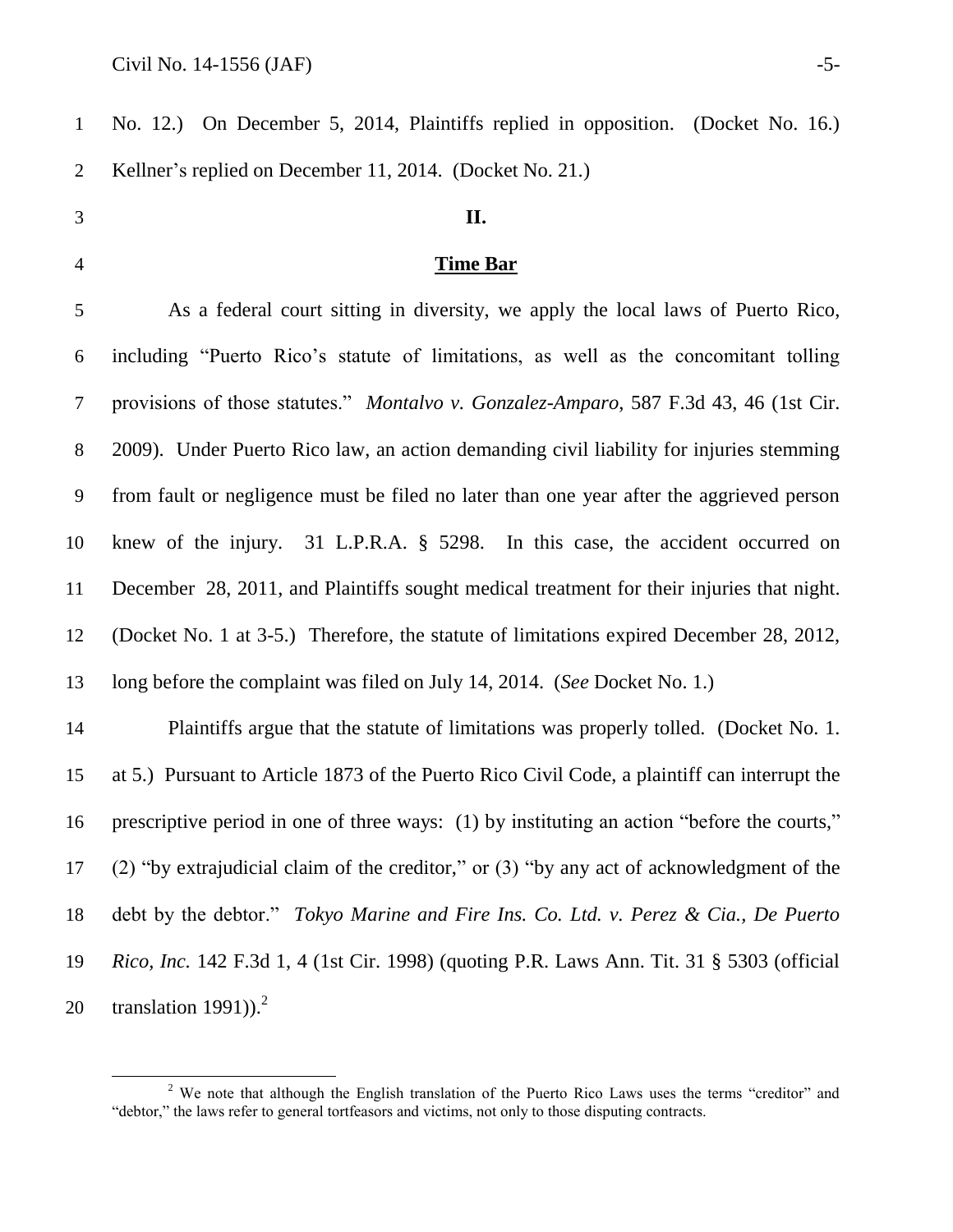First, it is undisputed that the prescriptive period was not tolled by an action before the courts.

 Second, Plaintiffs did not make a valid extrajudicial claim of the creditor. *See Tokyo Marine* 142 F.3d at 4. For an extrajudicial claim to toll the statute of limitations, the extrajudicial letter must be "'identical' to a subsequently filed complaint." *Santana- Castro v. Toledo-Davila*, 579 F.3d 109, 114 (1st Cir. 2009) (internal citation omitted). To satisfy this identicality requirement (1) the extrajudicial letter and the later complaint "must seek the same form of relief"; (2) "[t]he causes of action asserted [in the complaint] must be based on the same substantive claims as asserted in the extrajudicial letter"; and (3) provided that the claim is not rescued on other grounds, the claims "must be asserted against the same defendants in the same capacities." *Id.* (internal citations omitted). Plaintiffs' claims in this case were not asserted against Kellner's until after the expiration of their claims. In the March 2012 letters, Plaintiffs asserted their claims only against Cortés International Fireworks. (Docket Nos. 16-1, 16-2, 16-3.) In fact, those letters state that,

 [t]his accident was due solely to the fault and negligence of Cortes International Fireworks and/or their employees, because of a careless and irresponsible not control and/or safely handled the aforementioned explosions of fireworks, causing an explosion early, and create a condition unduly hazardous to the safety of persons who were at the residence of Mr. Luis Torres Rivera and Mrs. Blanca Rios, which was the direct cause of the accident that motivates this claim.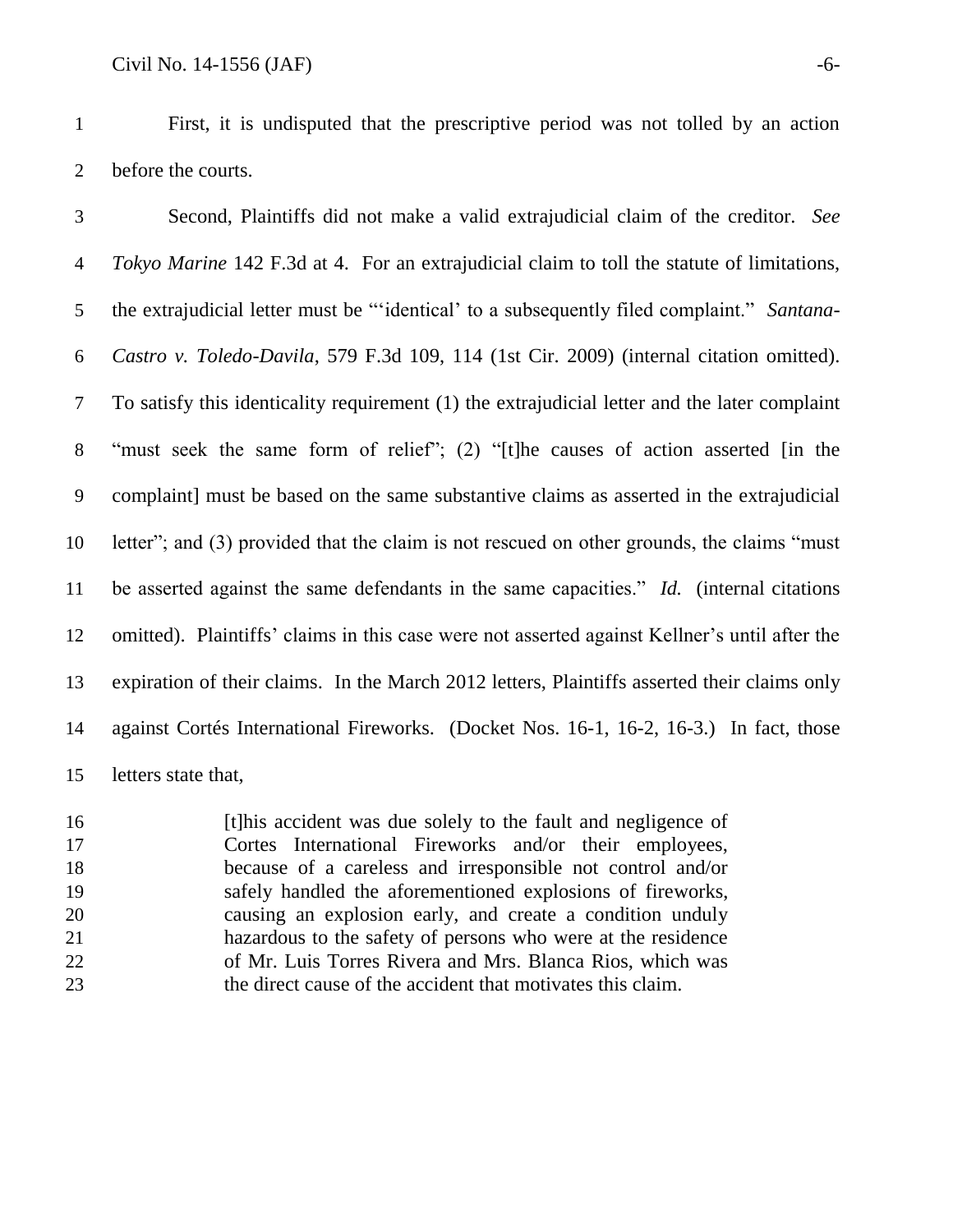$\overline{a}$ 

1 (Docket Nos. 16-1 at 2; 16-2 at 2; 16-3 at 2)  $(\text{sic})$ .<sup>3</sup> When the statute of limitations expired -- December 28, 2012 – Plaintiffs had not notified Kellner's of any claim against them.

 Third, no evidence has been submitted that the debtor made an act of acknowledgment of the debt within the statute of limitations. *See Tokyo Marine* 142 F.3d at 4.

 Plaintiffs argue that there should be an equitable tolling of the statute of limitations. They cite to *Velilla v. Pueblo Supermarkets*, 111 D.P.R. 585, 587-588 (1981), which, in Plaintiffs' own words, states that "a defendant that lures plaintiffs to continue negotiating, by itself or by a third party such as an insurance company or claims adjuster, cannot raise the defense of prescription." (Docket No. 16 at 5.) However, Plaintiffs show no evidence that Kellner's or Kellner's insurance company ever "lured" them into negotiations. Plaintiffs point to their letters addressed to the company that insures Cortés International Fireworks. (Docket No. 16 at 5.) However, that company does not insure Kellner's. Plaintiffs then point to the August 5, 2013, letters from the company that insures Kellner's as proof that Kellner's lured them into foregoing a judicial claim within the statute of limitations. (Docket No. 16 at 5-6.) However, those letters were written in August 2013, and the statute of limitations had already expired on December 28, 2012. Therefore, Plaintiffs have not made a valid argument for equitable tolling of the statute of limitations.

<sup>&</sup>lt;sup>3</sup> Edwin Cintrón did assert his claim against Cortés International Fireworks until October 19, 2012. (Docket No. 16-4.)